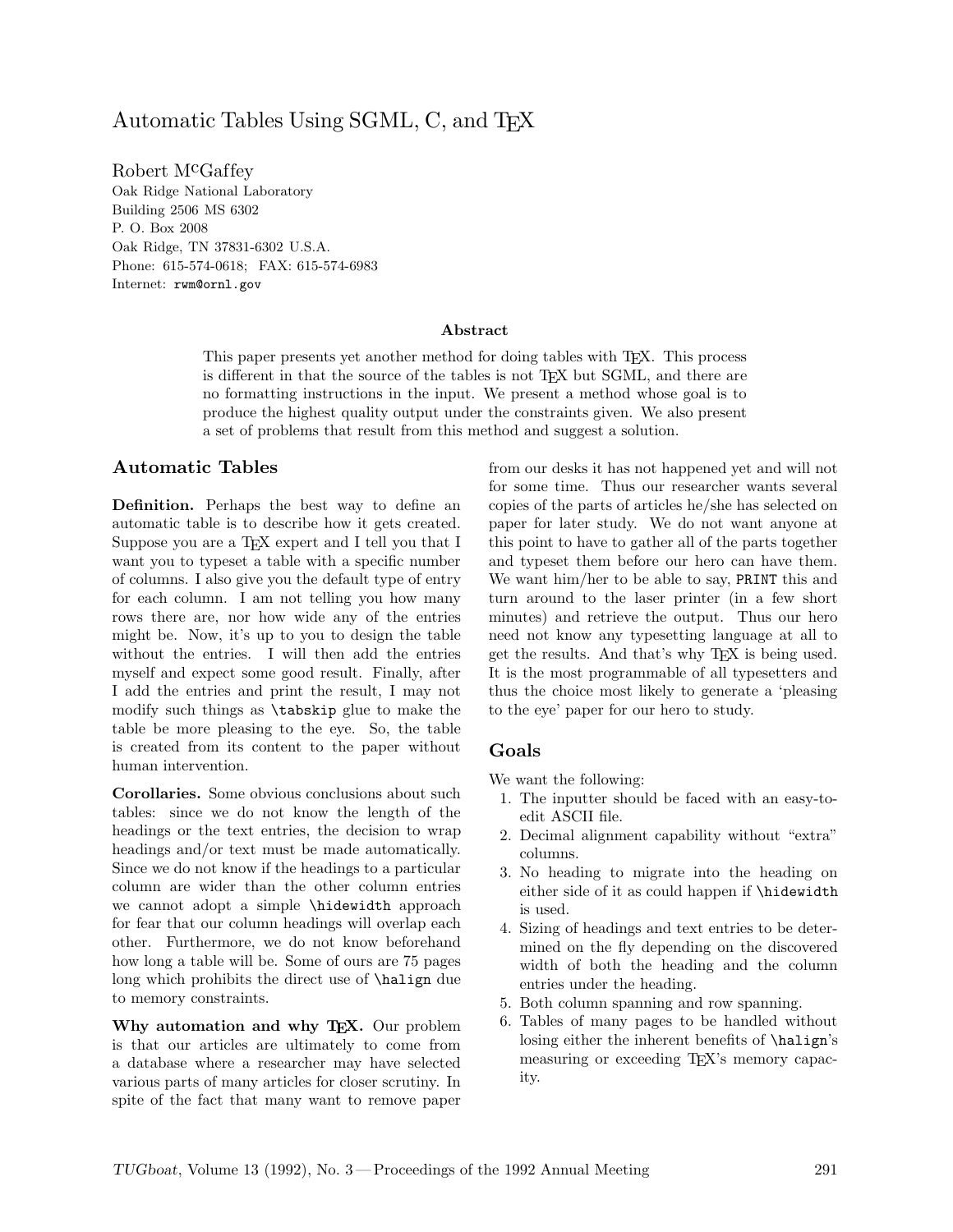7. Headings must be automatically migrated from page to page of a many-page table.

## **The Algorithm**

**What I have done.** We start with an SGML instance file. For those of you not in the know, this is an ASCII file in which all of the elements of information in a document are labeled with SGML tags. In our case, we use the tag <CELL> to indicate a table entry. For example, a numerical field may be indicated by <CELL>493.7</CELL>, an equation by <CELL TYPE="eqn">xy/a</CELL>, and text by <CELL TYPE="text">Robert</CELL>. In the event that a particular cell spans, say three columns and two rows, it must be tagged differently, say, <CELL TYPE="text" C="3" R="2">Robert</CELL>. Note that TYPE, C, and R are called attributes of the element CELL. A row consists of the start tag <ROW>, any number of cells, and the end tag </ROW>.

Headings are given special treatment in our system. A main heading consists of <CH1>, the heading, and </CH1>. Subheadings are included *inside* of the main heading they modify. Let's say we have a table with the main headings: Main 1 and Main 2. And that both of these headings have two subheadings with obvious names. Then the markup of these headings could be <CH1>Main 1<CH2>Sub 1a</CH2> <CH2>Sub 1b</CH2></CH1><CH1>Main 2<CH2>Sub 2a</CH2><CH2>Sub 2b</CH2></CH1>. Note that the headings do not come out in the order needed by T<sub>F</sub>X.

And I could go on to describe the rest of the table elements but I hope the above suffices to show how the information is delineated in the tables we use. If not, the Appendix contains a short sample table and the SGML markup we use for that table.

Each <CELL> comes equipped with another attribute not yet shown. The COORD attribute gives the row and column numbers spanned by the particular entry. Thus if our large CELL above was entered in the fourth row and the third column of a table it could be fully described by <CELL TYPE="text" C="3" R="2" COORD="4-5,3- 5">Robert</CELL>, as it spans rows four and five, and columns three through five. We do not want inputters to have to deal with the determination of the COORD attribute so we have a parser/translator program and a C program which together generate the COORD attributes. The translator expands the table so that all implied (defaulted) attributes are available to the C program which then calculates and outputs the COORD attributes.

Now, we have the SGML instance file we wanted in the first place. The integrity of the information has been preserved and the coordinates of table cells are now available for insertion into a database so that our hero may access, say, the third and fifth columns of a table while ignoring the other columns.

Now we use our parser/translator to convert from SGML to pseudoTEX. We are now left with many holes in our T<sub>EX</sub> file. Since we input subheadings as part of our heading elements, our table headings are interleaved; that is, some subheadings may appear in the document before all of the major headings. Our table entries may have white space before and/or after them. And, we have no preamble.

Recalling our goals, we want to take advantage of the \halign ability to premeasure columns and yet also handle 75 page tables. Well, the only way to measure the columns is to let TFX do it. Yet we cannot turn T<sub>EX</sub> loose blindly or we may someday exceed its memory capabilities. Also, we do not ever want to encounter the extra white space in the last column that Knuth refers to on page 247 of *The T<sub>E</sub>Xbook*. What if we let T<sub>F</sub>X measure each table entry and report the result to another program which can then decide the best width, height, and depth for each column and row in the table? Then, that program could generate a suitable TEX file which would then typeset the table using an algorithm designed to create a result which is pleasing to the eye.

That's the plan.

So, we execute a C program to unravel our headings and to remove unwanted white space. Also, this is where we add our extra columns to the aligned decimal columns so that decimals line up. Note this does not break goal number two, as the inputter never sees this TEX file. The result is a T<sub>E</sub>X file which will run with the proper macros; but, it will not produce a table. There is still no preamble. What it does produce is a file giving the height, width, and depth of every single cell entry in the table. For the headings and text entries, it assumes that the heading/entry will be typeset on one line.

**What I hope to do.** Here is where I will use a C program to mimic T<sub>EX</sub>'s \halign process. The natural width of every single column will be determined in two ways: first, by ignoring all headings, and secondly, by assuming headings are not stacked. When headings are ignored, text columns will also be ignored. At the same time,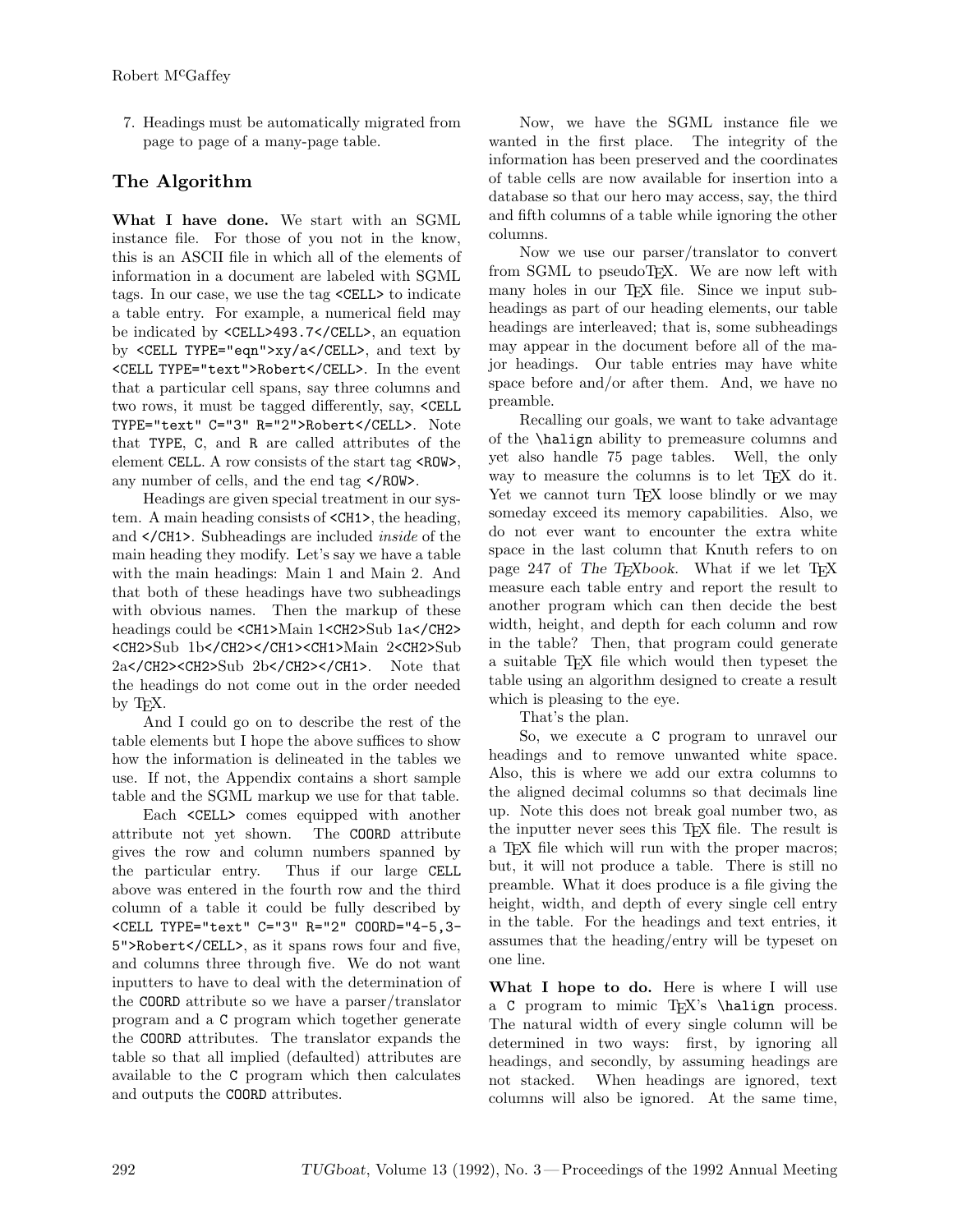the natural height and depth of each row will be determined, also, in two ways. During this phase, every spanning entry will be stored away in a list for future processing.

Next, the width of the text columns and the headings will be determined by trying to mathematically choose widths to make the table pleasing to look at. For example, we don't want a column with a two inch heading sitting on a column of numbers whose natural width is one-half inch. I intend to use a set of parameters which can be tweaked with experience until a good job is done. We shall see.

Each entry consists logically of a cell we can create in T<sub>F</sub>X with the box  $\hbar$ skip $\c$ skip \vbox{\rskip cell entry \rskip}\cskip\tskip}. The \tskips take the place of \tabskips. \cskips are used to surround the columns of a cell when the header is larger than the rest of the column. \rskips are used to handle vertically spanning problems. And \vtop or \$\vcenter\$ will take the place of \vbox when appropriate.

Now, we have to process our spanning entries. If the entry already fits inside the rows and/or columns it spans, then we remove it from the list. If not, we calculate a row factor which is the amount we must expand the spanned rows to make our spanner fit; or, we calculate a column factor; or, both. Then, since spanning entries can overlap, we are going to select the smallest factor we find and increase each of the spanning rows or columns. This is done by increasing the row's \rskips or the column's \cskips. Now, we reprocess the spanning entries, since the factors may be changed by the previous expansion. We then iterate this process until all of the spanning cells fit. Now we can modify our aformentioned pseudoTEX file by inserting  $\setminus$  settabs and  $\setminus$  in the right places. We only have to make sure that we have correctly specified each box and that we have left gaps to handle vertical spanning.

Of course, we are talking theory here, not reality yet.

#### **The Problems**

The biggest problems here involve the fact that a C program that doesn't know TEX is stuck in the middle of the process. For example, we allow footnotes in our tables. If the inputter inserts a period in the footnote, then the C program may pick that period to be the decimal upon which it must align the column. I know this from experience. I have not solved this problem in theory or practice. For now, I ignore them. I suspect that if I cause <FTNOTE> to be translated to something like \footnoteiii and also output the footnote to another file so that the C program could never see it, I could make it work.

### **The Proposal**

The real cure, however, is for someone with more smarts and time than I have to tackle this problem without the use of the C program. After all, TEX always knows more about the text and math and the curly braces, etc., than I could ever teach a C program.